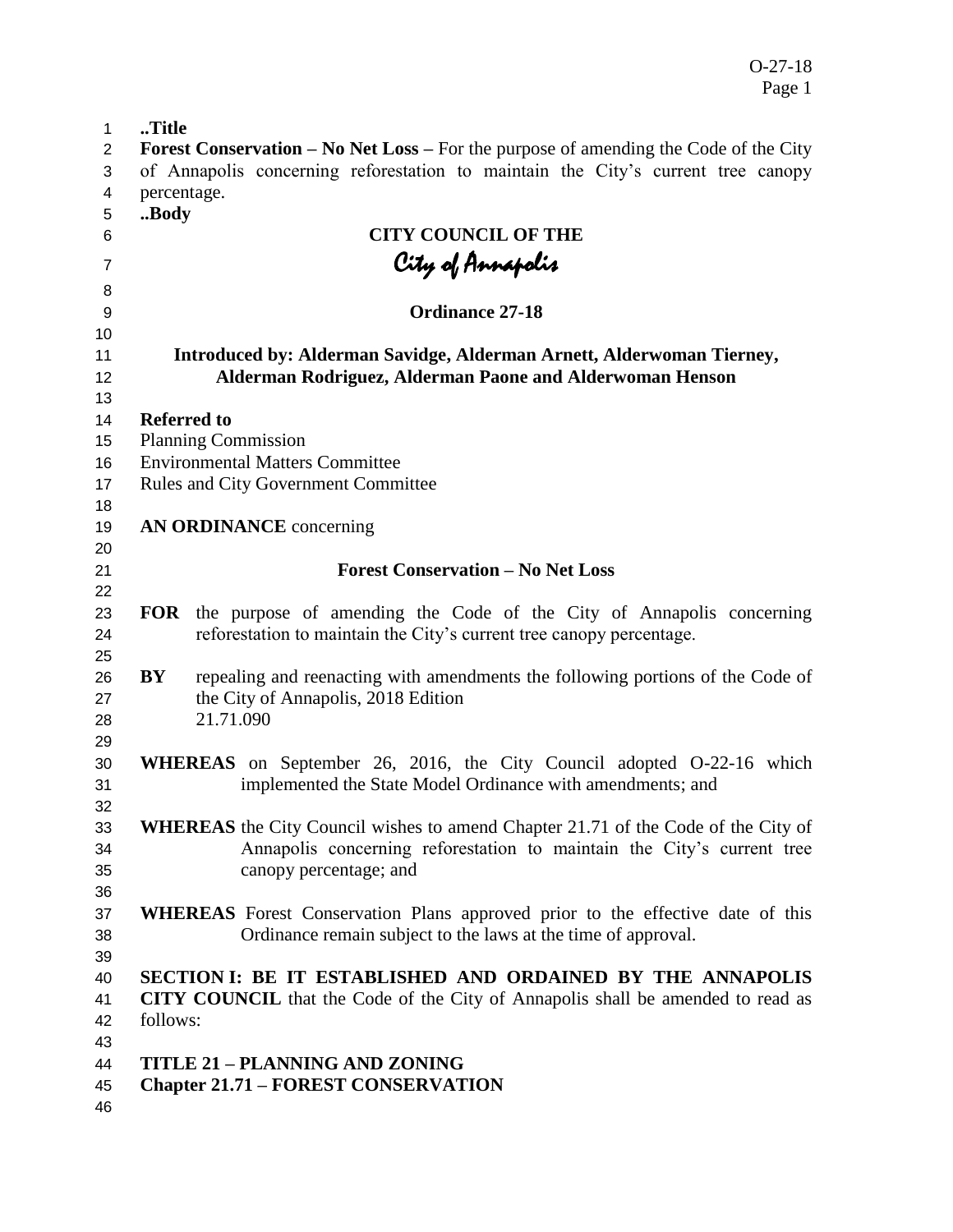$\mathfrak{p}$ 

**Section 21.71.090 - Reforestation.** 

A. Forest Conservation Threshold.

 1. There is a forest conservation threshold established for all land use categories, as provided in Subsection A.2 of this section. The forest conservation threshold means the percentage of the net tract area at which the reforestation requirement changes from a ratio of one acre planted for each acre removed above the threshold to a ratio of two acres planted for each acre removed below the threshold.

 2. After reasonable efforts to minimize the cutting or clearing of trees and other woody plants have been exhausted in the development of a subdivision or project plan, grading and sediment control activities, and implementation of the forest conservation plan, the forest conservation plan shall provide for reforestation, purchase of credits from a forest mitigation bank, or payment into the forest conservation fund, according to the formula set forth below and in Subsection A.3 of this section and consistent with Section 21.71.070.A of this chapter, and the following forest conservation thresholds for the applicable land use category:

| Category of Use                                  | Threshold<br>Percentage |
|--------------------------------------------------|-------------------------|
| (1) Agricultural and Resource Areas              | 50 percent              |
| (2) Medium Density Residential Areas             | 25 percent              |
| (3) Institutional Development Areas              | 20 percent              |
| (4) High Density Residential Areas               | 20 percent              |
| (5) Mixed Use and Planned Unit Development Areas | 20 percent              |
| (6) Commercial and Industrial Use Areas          | 20 percent              |

- 3. Calculations.
- i. For all existing forest cover measured to the nearest one-tenth acre cleared on the net tract area above the applicable forest conservation threshold, the area of the forest removed shall be reforested at a ratio of one acre planted for each acre removed.
- ii. Each acre of forest retained on the net tract area above the applicable forest conservation threshold shall be credited against the total number of acres required to be reforested under 3.i. of this subsection. The calculation of the credit shall be according to the criteria provided in the Forest Conservation Technical Manual.
- 32 iii. For all existing forest cover measured to the nearest one-tenth acre cleared on the net tract area below the applicable forest conservation threshold, the area of forest removed shall be reforested at a ratio of two acres planted for each acre removed below the threshold.